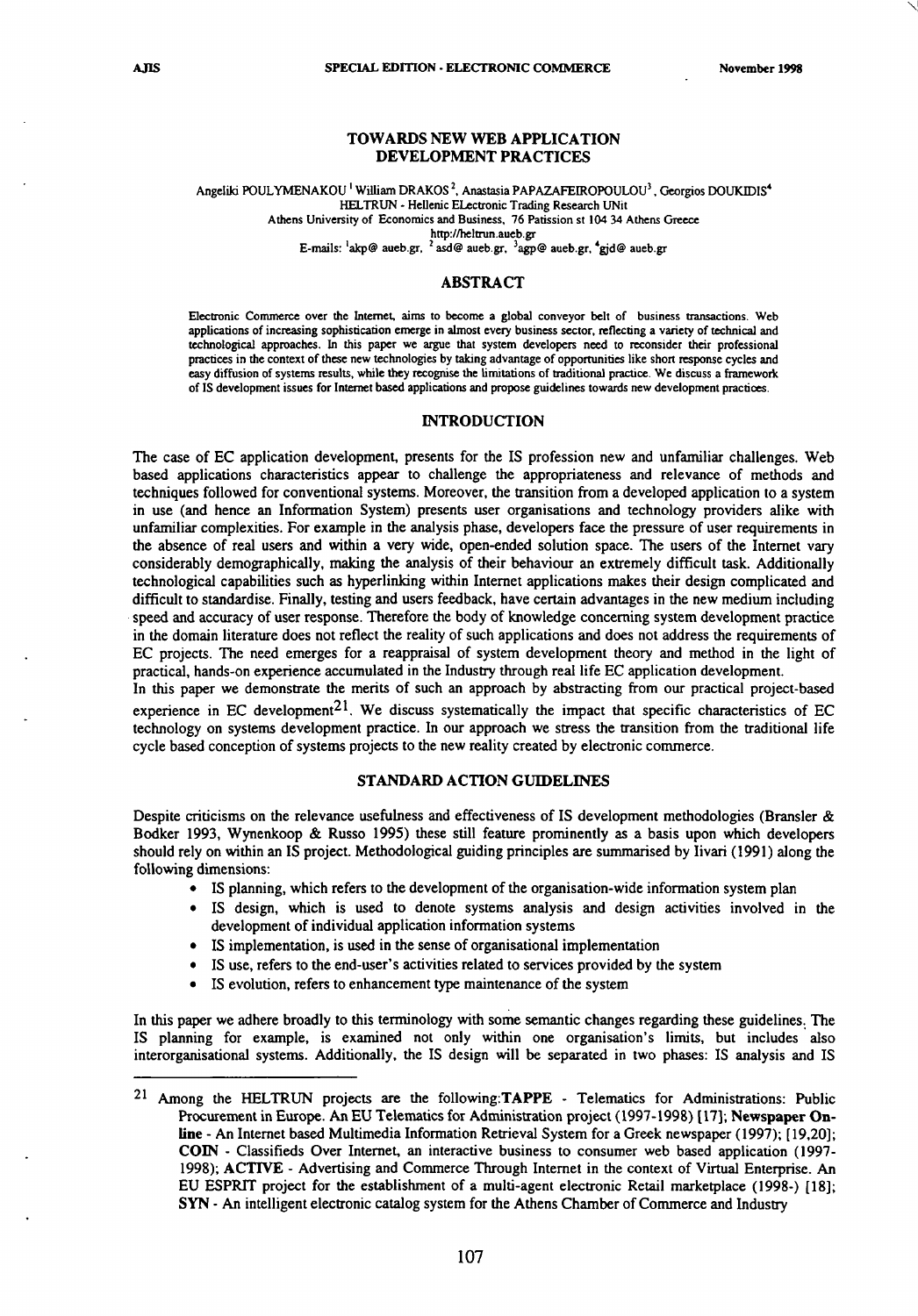between chain stores and customers is a meaningful preparatory strategy.

## Analysis

*Problem Identification.* The analysis phase in an IS project is concerned with determination of user requirements accompanied by all the other necessary negotiation processes that will enable the development of an application model (data, process, real time behaviour). A major difference between conventional and web based IS is the importance of market characteristics in defining application requirements. While in conventional IS, requirements are usually influenced by the employees who will be the direct users of the application, in web applications it is far more difficult to approach consumers-at-large who will be the ultimate end-users. Consumers usually present large discrepancies in demographic characteristics, market search patterns and buying behaviour. Moreover, the manner in which the proposed application will be integrated with existing systems needs to be addressed explicitly at two levels: The level of business processes and the level of internal information systems. For example orders received through the Internet need to be forwarded to the central processing system, while 'customer support' needs to be restructured to cater for Internet borned customers. This situation places emphasis on business modelling as part of systems analysis.

*New conditions specification.* Under the conditions discussed above analysis can only be effective as an interactive process driven by prototype development; this process is usually initially driven by technological capabilities of the application environment. Obviously a lot depends on the choice of technological platform and application tools used for the first prototype. However the real opportunity of web applications is the speed with which end user response concerning the initial prototype can be obtained. Subsequent rounds of prototype refinement can and should be informed by consumer related data, gathered through user monitoring and profiling.

*Proposal for action.* Analysis for web based development needs to draw on a variety of data resources: market data is needed to reveal structural characteristics that need to be reflected in the application functionality, and consumer-and product-related data that should serve as the basis for developing the application development model. Traditional data modelling methods such as entity relationship modelling have still a role to play in this stage. However it should be stressed that "analysis" for web applications can no longer be seen as an IS lifecycle stage; it is rather an iterative and interactive negotiation activity informed by user feedback obtained over the Internet.

#### **Design**

*Problem Identification.* There are two main areas of concern for designers of web applications (Balasubramanian et al 1995, Isakowitz et al 1995), the design of the application interface and the design of the underlying information management structure. Internet applications require a new conception of the role and functionality of the user interface. There are four areas of issues here. Firstly, the end user-consumer should have the feeling of contacting the physical entity (store, shopping mall, service provider, sales person) corresponding to the transaction being carried out. Secondly, the interface should reflect and exploit the necessary search and retrieval processes (concerning product characteristics etc) of the physical commercial environment. Moreover there is a need to promote the additional capabilities offer by the electronic medium (value added services such as customised services). Thirdly, the interface should offer clear guidance and support for the entire purchasing process; the particular problem here is that this process is made up by heterogeneous activities (searching through product features versus making an electronic payment). Lastly, the interface should offer capabilities to support related business process such as product promotion and advertisement. As far as the data design and management are concerned the requirements of web applications do not pose significant new challenges to designers and database design principles (Cutts 1991) can be used.

*New conditions specification.* Internet technology offers technical opportunities to address the above issues, in particular *hyperlinking.* This allows the easy navigation through the application's features and linking to other related commercial sites. Systems development methodologies (Balasubramanian et al 1995, Isakowitz et al 1995) specifically targeted to Internet applications offer concrete support for the design stage (e.g. automatic creation of web interface). Data design becomes a particularly important activity for Internet applications for two reasons. Firstly, because Internet applications are data driven in the sense that they are meant to reflect products, services, customers as well as the firm itself. Secondly, because through a solid data design the application developer has a greater grasp over the entire application as well as the capability to enhance and extend it in the future. Finally, integrated Electronic Commerce transactions require the seamless co-operation of a multitude of heterogeneous services (payment, shipping, dispatching). In many cases third party components are applicable, which offers opportunities for lowering the cost of application design and development but systems designers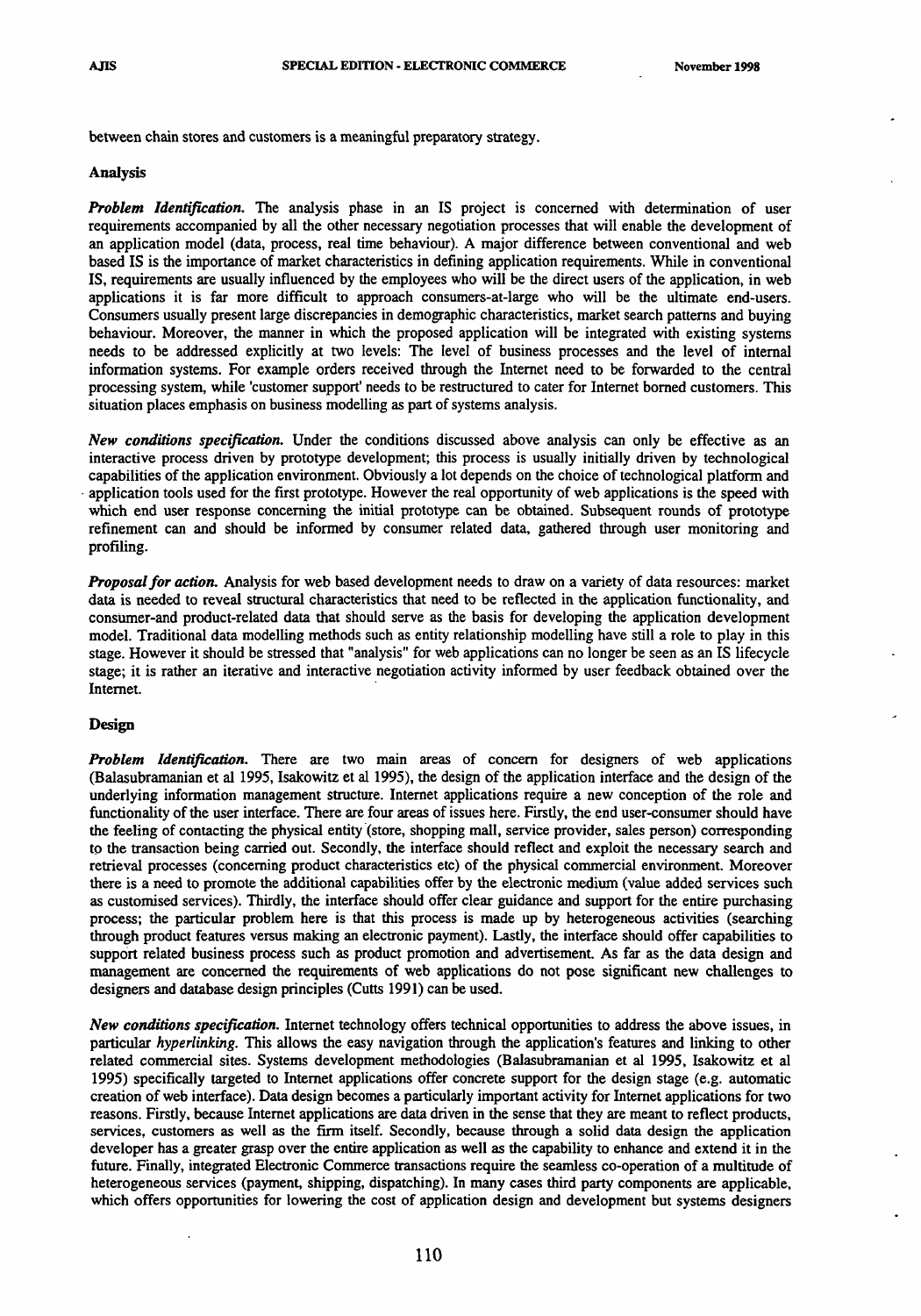still need to create the links to the main application.

*Proposal for action.* Database design skills are a sine-qua-non within the context of web based applications. There is an opportunity here for systems professionals to capitalise on existing experience in totally new and innovative application fields. In essence the design of Internet applications sets off with the design of the database and processes with the embedding and the integration of new technologies such as web authoring tools or Java.

### **Implementation**

*Problem Identification.* Conventionally the main challenges of systems implementation (i.e. "going live") have been the familiarisation of the users with a new environment and the migration from the old to the new system. Both these issues have very different profiles for Internet based applications. As far as users are concerned the onus lies on the system itself in capturing the attention, supporting the interaction and helping the user in cases of difficulty. With respect to migrating to a new way of work, business to consumer applications are usually complementary to traditional commerce operations. There are significant issues to be tackled in the restructuring of internal business processes (e.g. order processing, inventory and distribution management) to cater for the business environment. The integration of business processes creates new stakeholders for Internet applications, these are employees in other business functions who, although not directly involved with the application need to deal with business issues resulting from each operation.

*New conditions specification.* In addition to Internet applications under development there is the need to set up the transaction management environment for this application. Powerful middleware is available (Tennenbaum et al 1997, Evans & Rogers 1997) but the important issue here is parameterisation. This process needs to take advantage of the potential of the technology while at the same time there is a need to provide also opportunities for improvement of existing business operations. For example, the monitoring of systems use and the collection of consumer related data might lead to the development of new marketing strategies. The monitoring of system use provides also data of the volume of users as well as of transactions created through the application, that are important for subsequent extension and exploitation of the application.

**Proposal for action.** Given the strong influence of technological capabilities offered within Electronic Commerce platforms, as well as by application development tools, a systems project in this area usually begins by the acquisition and installation of such a technological infrastructure and proceeds with the tailoring of each application component.

#### Use

*Problem Identification.* Business to Consumer Internet applications have a user community which is potentially the world-at-large. The very nature of these applications is significantly affected by the emerging mode of their use by consumers at large. Successful applications are those which incorporate feedback from end-users in their amended versions. This is an open-ended process, which requires the allocation of development effort on a continuous basis.

*New conditions specification.* The decision to use a Business to Consumer Internet application lies entirely on end-users. However, there are several factors that impact on that With respect to the technological side of the system die necessary conditions for achieving successful system use can be summarised under the headings of user friendliness, simplicity, understadability, consistency and integrated support. However there are product/service as well as firm related characteristics that have a direct impact on system use in this case. Products or services offered through the Internet need to compete in terms of quality and cost on a global basis. Business processes of the firm need to be efficient and reliable in accordance to the "promises made" in the new system. In many cases system use is the first step in a process of sweeping changes across the organisation.

*Proposal for action.* A critical point in securing successful use of such applications is their careful promotion over electronic (e.g. advertisement in related sites) as well as over traditional means. In many cases such applications need to be based on a close collaboration between the providers of the products or services with the providers of technological capabilities, for example Internet providers as well as with business partners to whom particular processes are outsourced (e.g. distribution). In such cases system use may trigger a new round of system development activities aiming at the integration of systems across partners in the emerging virtual chain.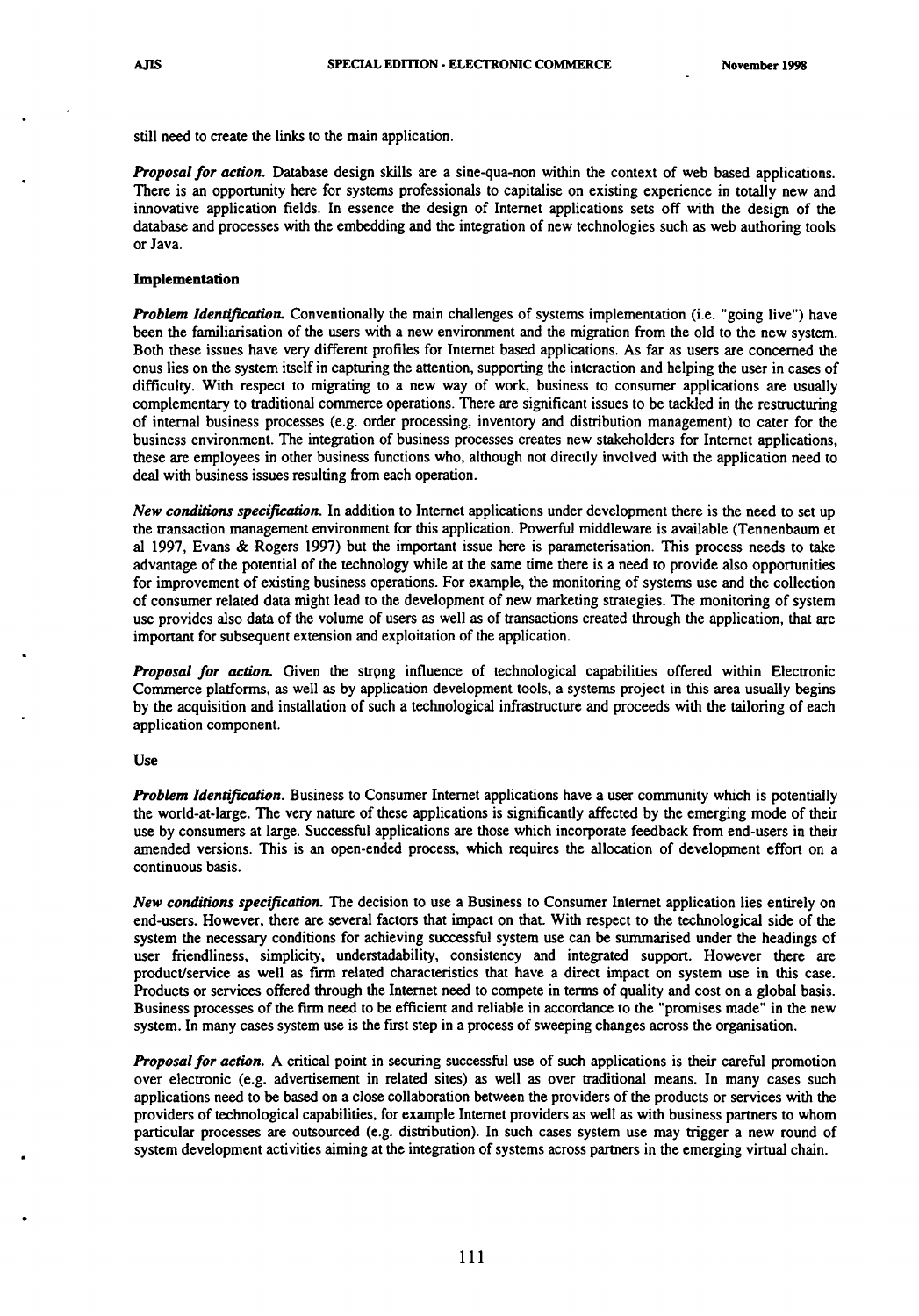### **Systems development as systems evolution**

Business to Consumer Internet applications are being developed against the background of rapidly changing markets increasing sophistication of consumer behaviour, rapid technological change, significant legal and regulatory constrains and the current limited penetration of commercial Internet use in households (Cockburn and Wilson 1996). The terrain is changing fast. Many applications of today will not survive tomorrow without substantial rethinking and restructuring. In many cases current Business to Consumer applications are more significant as proof-of-concept vehicles (to explore the viability of Internet as a commerce medium) rather than as business entities in their own right. In this sense systems development does not end with a successful launching of the application over the Internet; but rather this is the point at which it takes off.

## **CONCLUSIONS: IMPLICATIONS FOR RESEARCH AND PRACTICE**

Internet based applications are a prime example of systems projects that may be seen as *beginning at the implementation stage.* In a sense, the discussion on planning, analysis and design provided above, should be seen as the framework of issues to be considered at the outset of an Internet driven systems project. Given the strong influence of technological capabilities offered within Electronic Commerce, a systems project in this area usually begins by the acquisition and installation of such a technological infrastructure and proceeds with the tailoring and parameterisation of each component. This situation is not dissimilar to what takes place in other areas of systems development (e.g. integrated management support systems). Systems professionals and users alike need to adapt to the notion of projects evolving outside the systems lifecycle mentality. Such projects necessitate flexibility in time and resource allocation, emphasis on close collaboration between developers and clients, and ample contingencies.

The apparent challenges that this presents for the management of systems projects are mitigated by the capabilities that technology offers to developers for quick project turnover. The bottom line here is: negotiation, integration, feedback and evolutionary development. The adoption of an evolutionary mentality concerning the development of such systems is necessary for maintaining the momentum, preserving the experience gained by previous efforts and exploiting the impact of electronic presence in consumer markets. In creating a new body of knowledge for the information systems profession which will reflect the emerging conditions of development we suggest the following:

- (i) the development of case study based templates of exemplar practices and the dissemination of such material over electronic means. The five dimensions of systems development reviewed in this paper may serve as a framework for structuring such material,
- (ii) the fostering of closer collaboration across systems developers communities working on EC projects where ever such communities may be located: in academic and research institutions, in technology providers, in user organisations. A means for achieving this through the set up of networks of excellence using the model already practised in other areas of collaborative research, with special emphasis on industry specific EC requirements.
- (iii) the development of closer links with existing fora already focused on awareness creation
- (iv) the updating of academic and technical education curricula through the linking of traditional systems development competencies highlighted in this paper with specific requirements of this new type of systems applications.

### **REFERENCES**

- J. P. Bansler, K. Bodker, "A Reappraisal of Structured Analysis: Design in an Organisational Context", ACM **Transactions on Information Systems,** Vol. 11, No 2, April 1993, pp. 165-193
- V. Balasubramanian, B. Ma Min, J. Yoo, "A systematic approach to designing a WWW application ", **Communications of the ACM,** August 1995, Vol. 38, No 8, pp. 47-48
- R. Benjamin, and R. Wigand, "Electronic Markets and Virtual Value Chains on the Information Superhighway", **Sloan Management Review,** Winter 1995, pp. 62-72
- C. Cockburn, T. Wilson, "Business Use of the World Wide Web", **International Journal of Information Management,** 1996, Vol. 16, No 2, pp. 83-102
- Cutts G., **"Structured analysis and design methodology",** Alfred Waller Ltd. Publishers, 1991
- T. Davenport, **"Process Innovation",** Harvard Business Press, 1994
- W. Drakos, G. Doukidis, (1997), "Electronic Publishing over Internet: The Newspaper On line". **7th Mini Euro Conference on Electronic Commerce,** Bruges, Belgium, March 1997.
- W. Drakos, G. Doukidis, N. Papazafeiropoulou, (1997), "The Newspaper On-line Service: From a business to consumer application perspective". **European Multimedia, Microprocessor Systems and Electronic Commerce Conference and Exposition** (EMMSEC), Florence, Italy November 1997.